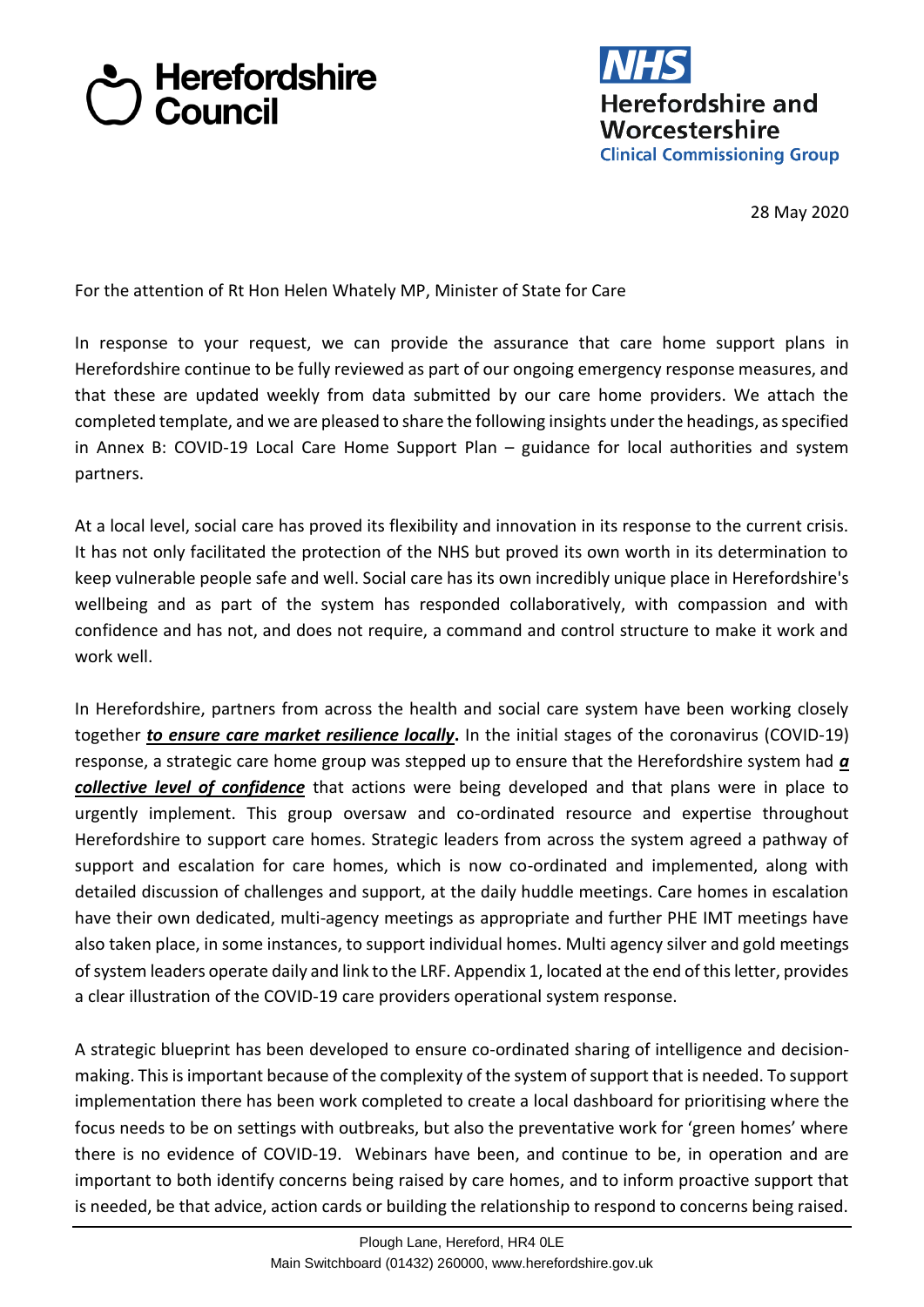Ongoing public health and health protection advice, as well as the interpretation of guidance, is collated and managed through the health protection inbox.

Daily care provider 'huddles', co-ordinated by the local authority, include commissioners, quality and review officers, adult social care operations, Herefordshire and Worcestershire Clinical Commissioning Group (HWCCG), Public Health, Wye Valley Trust (WVT) and Taurus, our GP federation. The huddles have specifically focussed on care homes and provide a multi-agency, operational response that supports local care providers and care workforce to care for residents safely and appropriately and sustain their business during the COVID-19 pandemic. The group work together to address and reduce associated issues, risks, and impact across all care settings. An action and issues log is updated and monitored by the group. Sitting underneath this group are individual groups that discuss specific homes and monitor action plans.

The huddle triangulates intelligence and data from multi-agency partners and the providers themselves to inform local planning and decision making and reduce duplication of activity. Based on triangulated intelligence and data, the huddle uses a risk stratification tool to identify the need for proactive engagement and early intervention. Examples of such risks might be related to quality assurance, safeguarding, infection prevention and control and business sustainability. Partners then work together to support the planning, co-ordination and delivery of targeted support and advice for care providers and their workforce.

The COVID-19 Management Service GP group meets daily to review COVID-19 positive residents through video consultation and face-to-face visits are arranged, if clinically indicated. General practice is informed of emerging issues through this mechanism and this also feeds into the daily multi agency huddle meeting, as described above.

From the outset, the local authority set up a generic email account so that all correspondence and communication was received and sent from one central point. This has been, and continues to be, used to communicate all national guidance updates, legislation changes, local guidance and action cards and local process changes. Each care home has a named QA officer who is in regular contact with each service via telephone support calls, twice weekly if a green site and daily if a red site. The local authority has actively encouraged all providers to participate in online seminars about the local and national context so that they are cognisant of current practice and guidance. The system has experienced challenges in resourcing, considering several options and modelling with system partners. The options are limited and in the event of a second wave, the system would need to work further on this element of the response.

All care homes in Herefordshire have received iPads, provided by HWCCG, to facilitate virtual wards rounds with GPs. These have been well received and have been successfully implemented. The iPads are often also used to support residents to keep in contact with families and friends and have been used to complete site 'walk rounds' to enable evidence gathering and monitoring should there be a compliance issue. In addition to this, the local authority led a focused piece of work entitled 'Protecting our most Vulnerable'. This included a targeted review of the use of the Rockwood Clinical Frailty Score toolkit and the Recommended Summary Plan for Emergency Care & Treatment (ReSPECT) tool in areas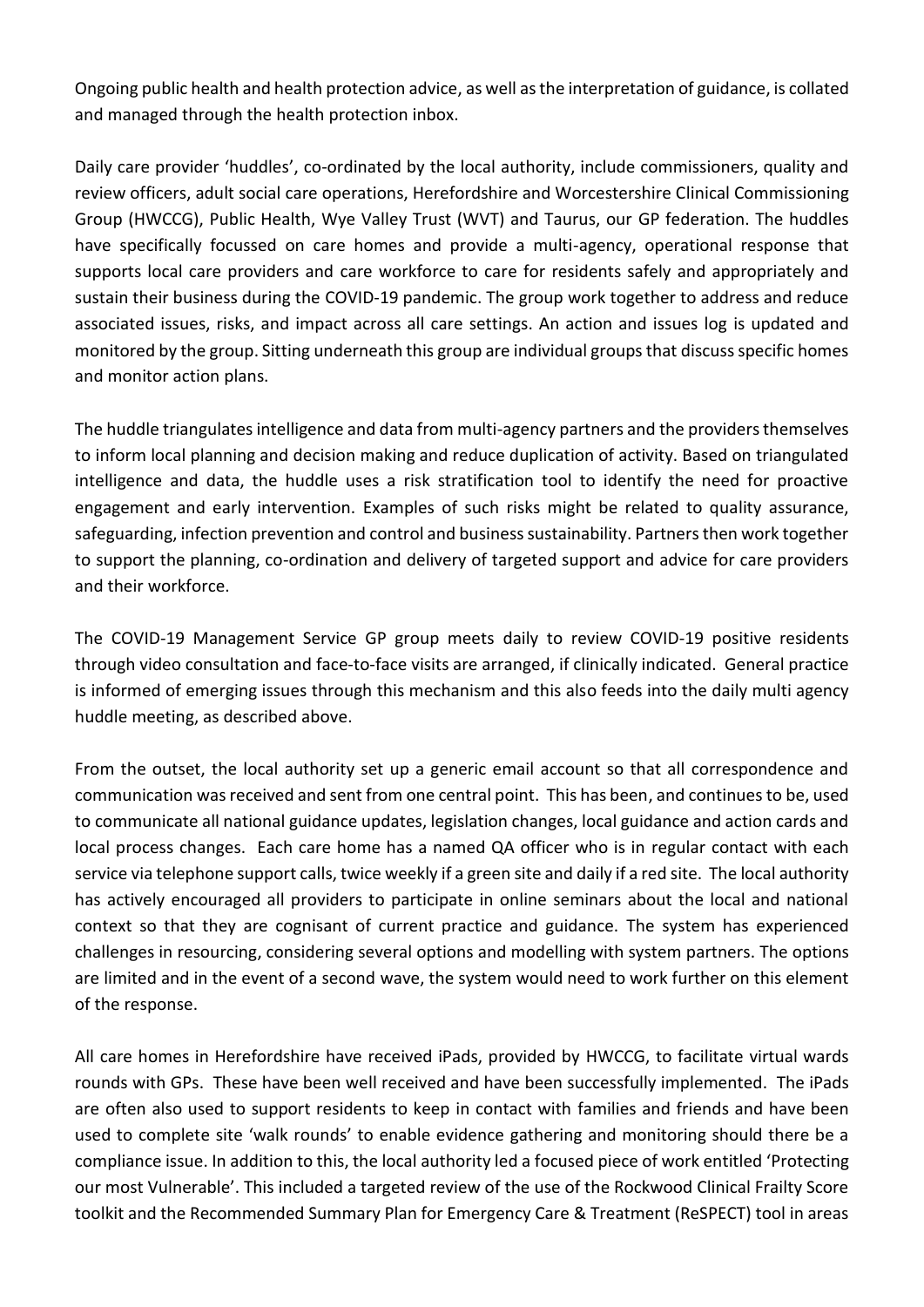of the care home sector. A multi-agency task and finish group was established to take forward the learning and development. Also linked to this project, the local authority has conducted a review of all care homes across the county with respect to their use of assistive technology to support care home residents in communicating with their families. This resulted in an investment of £17k for tablets and casting technology for homes that did not already have adequate solutions in place. Mental health support for care home workers has been put in place. This operational and tailored support is available and geared up to support the sector.

All care providers are contacted on a weekly basis to confirm their current PPE stock levels and daily usage of all PPE items. From the information supplied, the quantity of weekly stock that each location requires is determined. Stock is delivered weekly to all sites and urgent orders are delivered within 24 hours. The PPE distribution line is a central referral point with a small number of internal teams redeployed to manage the process. The system has been able to secure volume provision through its own actions and was not reliant on the national stock regime. The local authority has made significant investment in PPE for the care home sector which is detailed in paragraphs further down.

The local authority continues to support care home market management through local commissioning and Public Health support and engagement, including a weekly management conference call. A local brokerage tracker system is in place and has been fully adopted by teams throughout the hospital discharge pathway. To further ensure care market resilience locally, system delivery of the national training programme is in place, with excellent uptake by local providers. There is an extensive programme of advice available in different formats such as webinars, posters, online and face-to-face training and support. This is facilitated through the HWCCG giving IPC guidance advice and support, and local authority leadership to logistical and financial support for PPE management. Wherever possible, training has been sourced for providers, using the Quality News email sent fortnightly to highlight courses of interest and relevance to social care. Working jointly with HWCCG and WVT colleagues, IPC and PPE train the trainer, training has been delivered both remotely and face-to-face in all care homes in Herefordshire.

System wide summary support plans continue to be developed for those homes needing additional support. These plans are led centrally and administered by the care provider hub, and the local authority's Quality and Review team, who support providers to enable them to implement improvements. All support arrangements are linked into system quality monitoring and regulatory engagement, with appropriate governance and effective escalation to safeguarding and quality assurance systems.

To further support care homes locally, the HWCCG have provided a local enhanced service to help bring forward the enhanced health in care homes directed enhanced service (EHCH DES). General practice in Herefordshire has fully committed to providing the key elements of the service as set out nationally. Mapping of monitoring equipment, including pulse oximeters, has been undertaken and will be distributed when available. PCN Clinical Directors have collaborated with system partners through a local Ethics Group and End of Life Group to support clinicians to approach sensitive discussions and decisions for care home residents.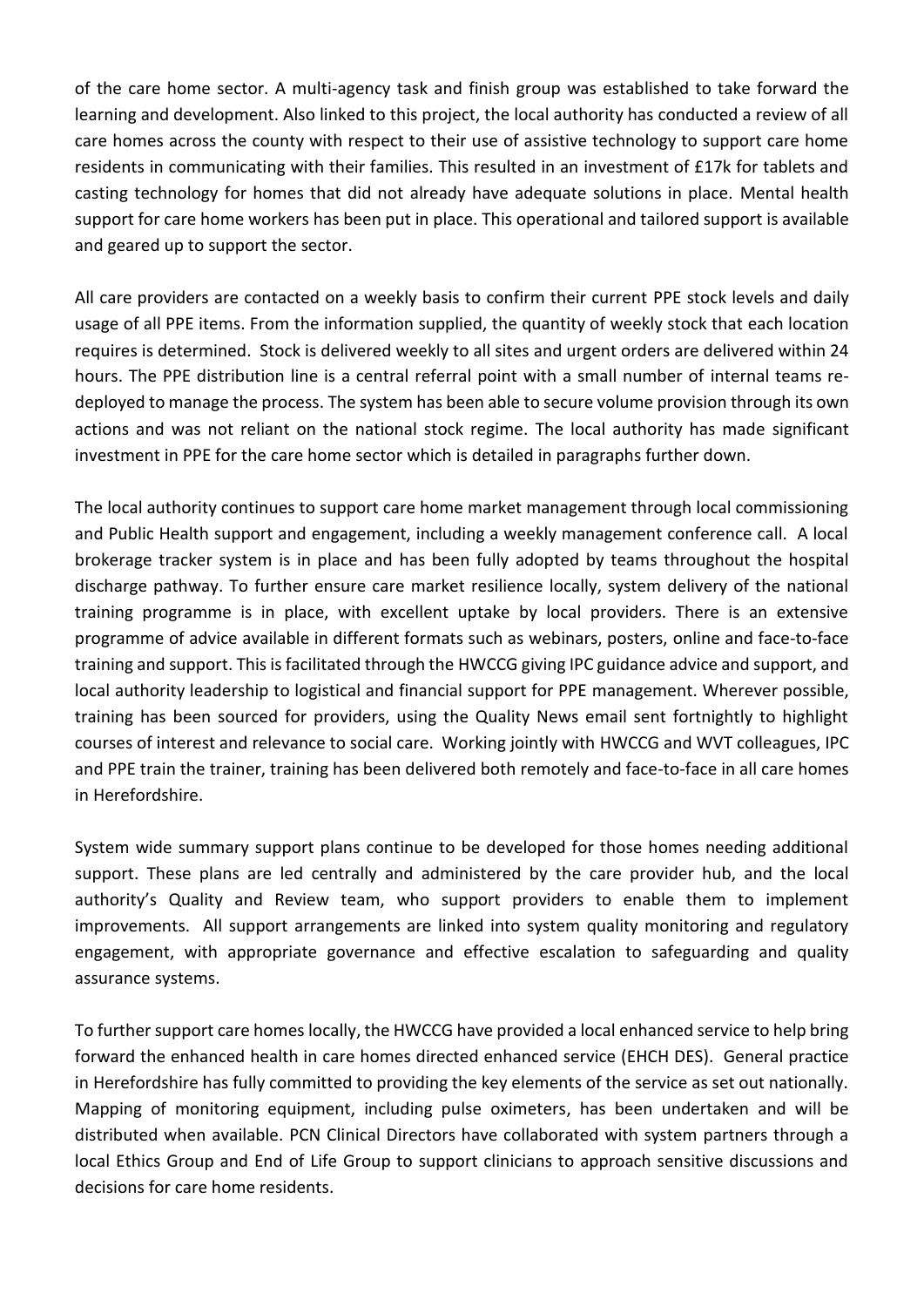To address the significant challenges in Herefordshire, the HWCCG and LA have pooled funding to maximise the distribution of critical resources to the sector. The bullet points below (and the table attached at appendix 2) provide an overview of the actions taken by local authority commissioners and HWCCG to *address the short-term financial pressures:*

- 4.42% increase to all fees to cover annual inflationary pressures including national minimum wage uplift: the cost to the local authority is c£2.9m,
- Monthly ex gratia payment of 10% of average pre- COVID-19 monthly payment to assist with COVID-19 related additional costs for existing social care clients in **all** care homes: the cost to the local authority is c£400k per month,
- Bespoke COVID-19 fees agreed with each care home provider willing to accept new placements during COVID-19 period; up to a 50% increase above providers' usual fees in some cases: the cost to the local authority is c£77k per month,
- Payment terms moved to 'immediate' for all providers,
- Procurement and supply of PPE to all care home providers, funded and distributed by the local authority at no cost to providers. Supplies are guaranteed to at least end of July 2020 at a cost of c£2m, and
- Commissioners have procured additional block hours for care at home, secured nursing block beds, developed additional models as discussed below.

To *provide alternative accommodation***,** the local authority has procured and developed a step down/step up facility at a local hotel which can offer alternative accommodation to support care homes and can be used if they are struggling to isolate or need to isolate individuals prior to care home admission. This provision is also being used as a rehabilitation model to support people to get them home in the first instance. The local authority has also rapidly developed and implemented a residential care home for up to 22 beds, which can also be used to support the care sector. This is an 'in house' service and therefore the modelling can be adapted to reflect the current challenges within the sector.

The local authority has also commissioned block nursing beds to support the system and to ensure swift and safe discharge. Where necessary, individual cases requiring alternative accommodation have been escalated through safeguarding systems and primary care clinicians, with opportunity in place to provide immediate haven in local community hospitals, hospice or alternative care home placement.

Robust systems are in place to ensure that a wider care home failure would be identified early, with risk assessment for every resident. System wide support is in place for additional staffing as mitigation, including the relocation of high-risk cases, and where required, risk management adjustment to increase the cohort of patients relocated. Learning from the responses to the pandemic will forge and develop a greater emphasis and commitment to a home first approach using these additional resources and skills in the future.

In relation to *local co-ordination for placing returning clinical staff or volunteers into care homes***,**  nearly 1,500 volunteers have registered with the local authority's Talk Community model, which has been co-ordinated to support vulnerable people in our communities. Access to returning clinical staff has been limited within Herefordshire; however, additional management and leadership capacity is available to the care home sector.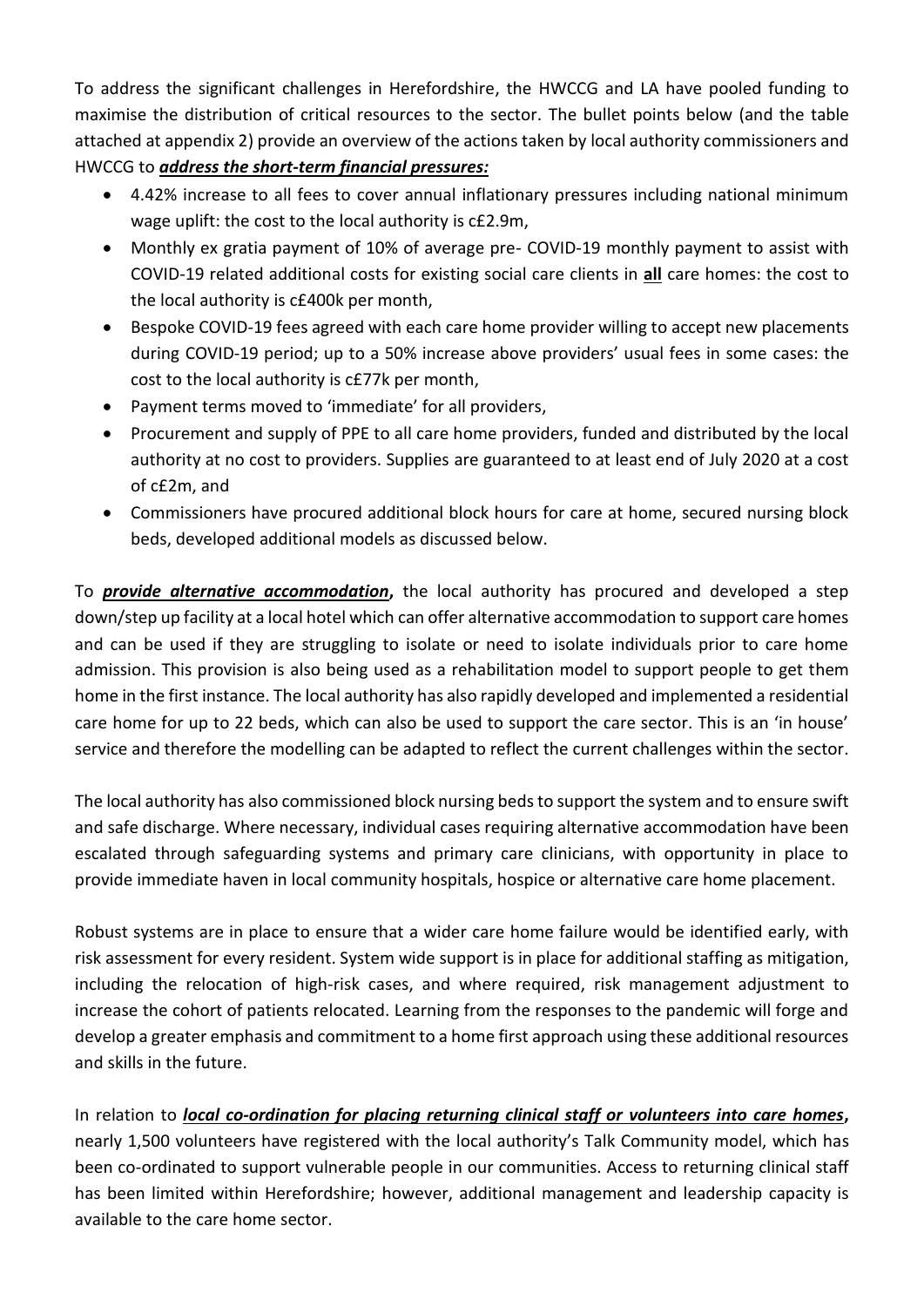In the face of adversity, great things emerge, and, in our county, we have set foundations that align and respect the differing roles of all partners and professions. We now must have a sustainable funding solution for social care as we will not be able to set such foundations again. Social care and health care are different, and we want them to stay different and complementary, but if we have learned nothing else from this situation it is that they must be treated with parity. Learning together with our statutory and community partners during this period has put us in a stronger position and better able to respond if there is a second wave.

The Herefordshire system response to the COVID-19 pandemic has been a testament to the partners in the locality, working together to support its vulnerable residents. The whole system has responded well and has matured through its collaborative efforts, have been professionally managed and providers largely compliant with advice and guidance from the sector. The system is proud of what it has achieved and is committed to building on the foundations of, and learning from, better partnership and integration forged by the pandemic. Our communities and our community leaders have responded positively and enthusiastically and where there has been criticism this has been based upon inaccurate information. The partners in Herefordshire would like to take this opportunity to thank care providers and the wider community for their support during this challenging time.

Yours sincerely,

**Alistair Neill,** Chief Executive, Herefordshire Council

**Stephen Vickers,** Director Adults and Communities

 $5.14$ 

**Simon Trickett,** Accountable Officer, Herefordshire and Worcestershire CCG

Kwapt

**Karen Wright,** Director of Public Health

Q. J. Qart

**Lisa Levy,** Chief Nursing Officer, Herefordshire and Worcestershire CCG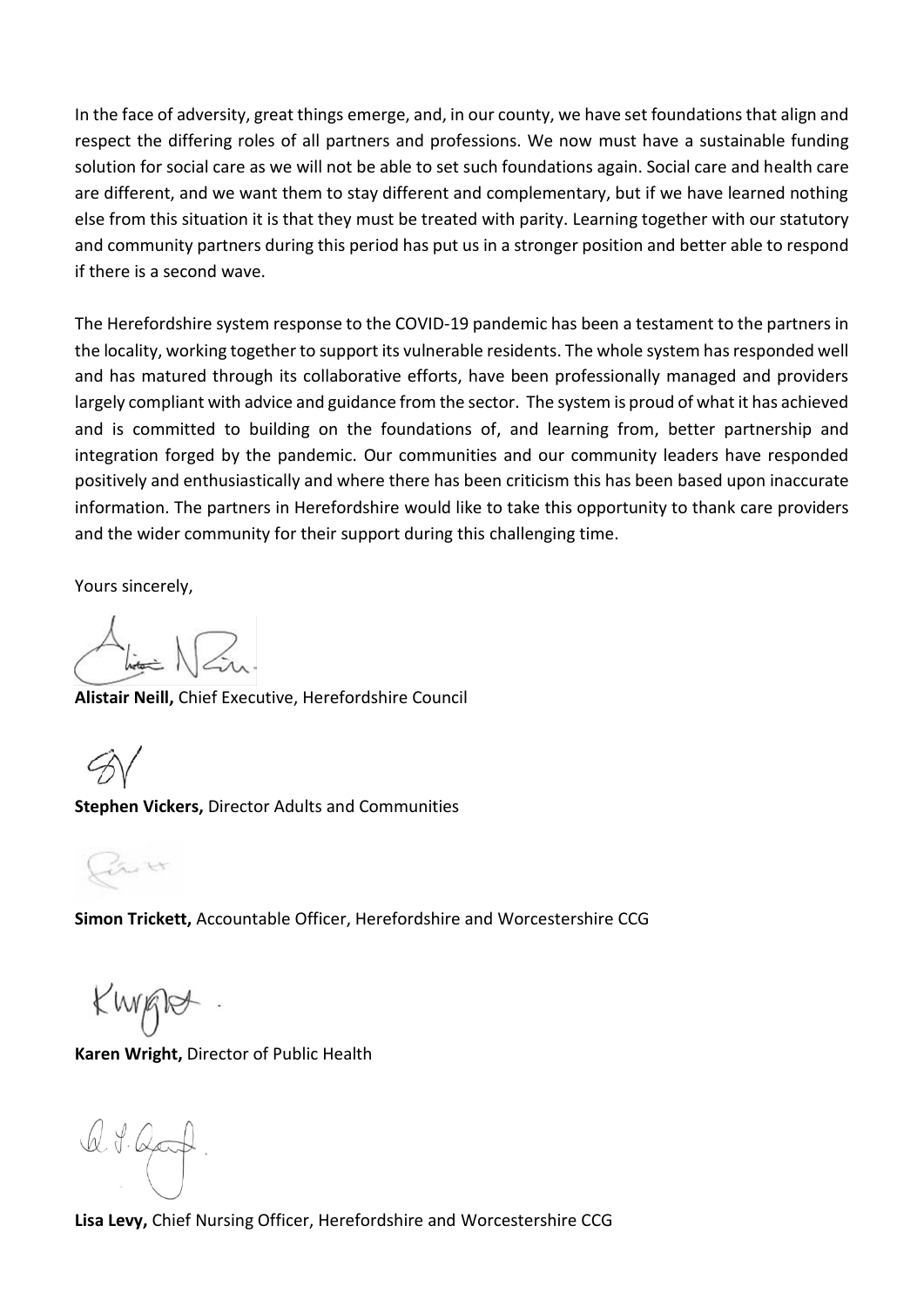## **Appendix 1: COVID-19 Care Providers Operational System Response**

## **COVID Care Providers Operational System Response**

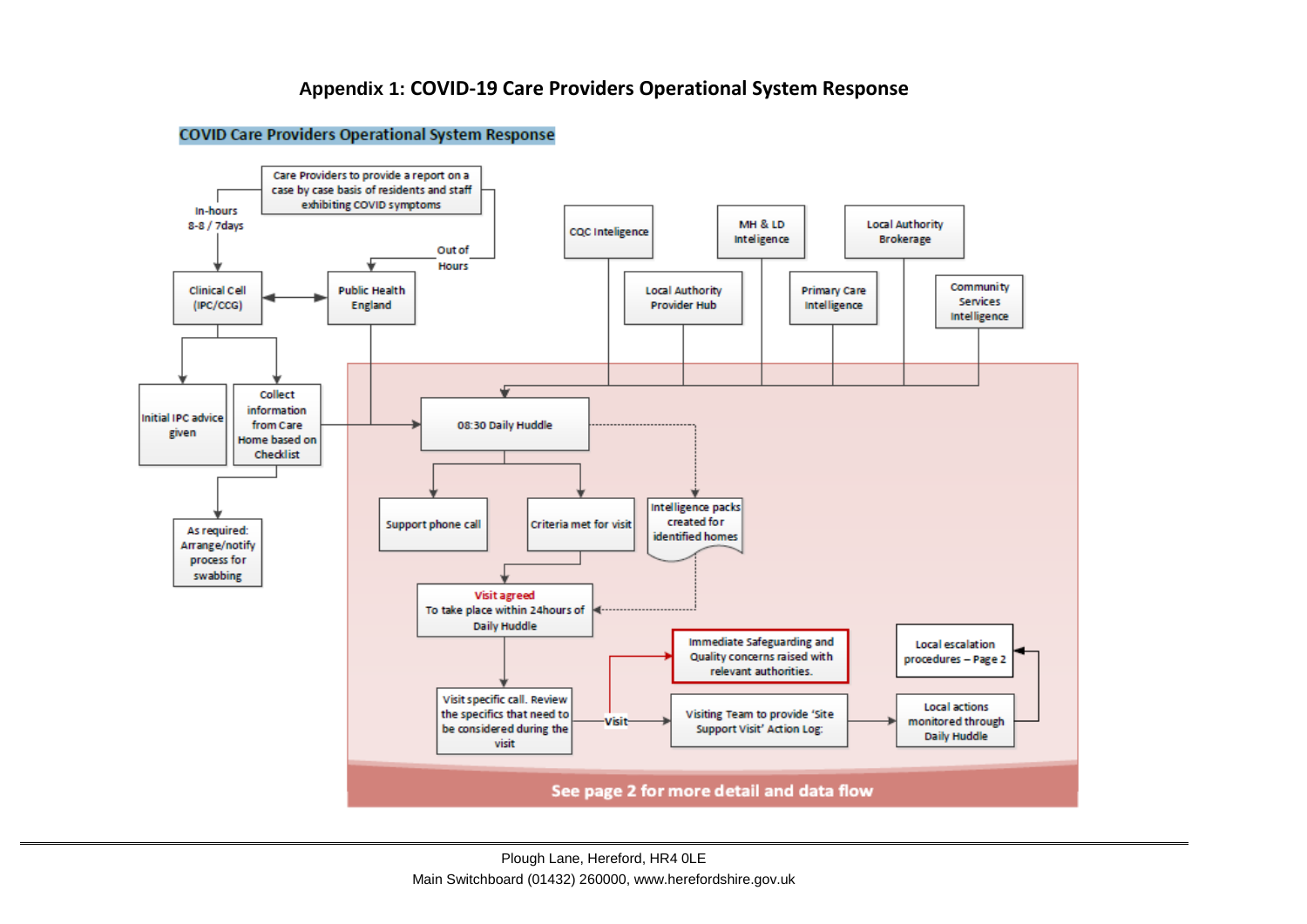